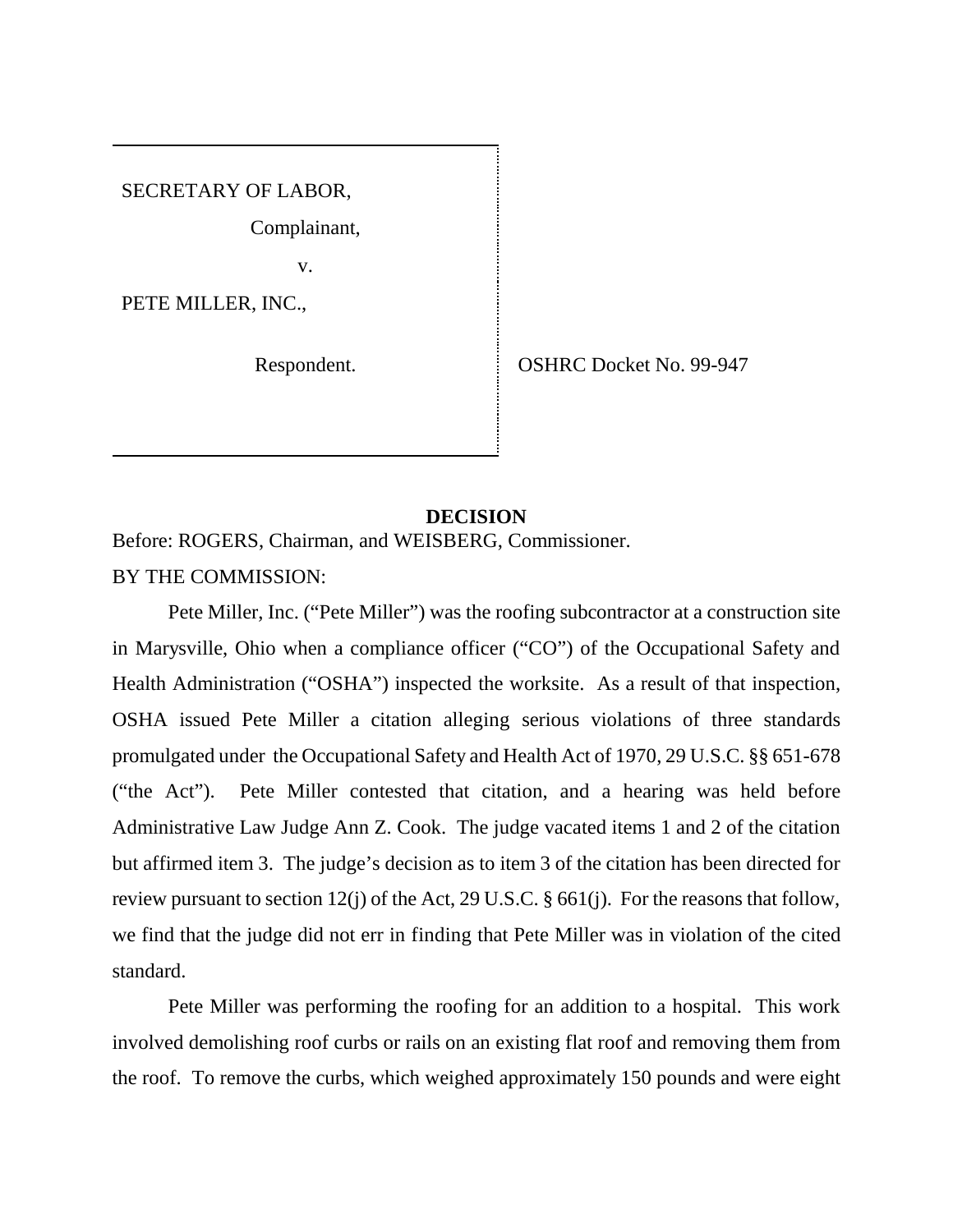to ten feet long, two Pete Miller employees handed the curbs down to a third employee, Kenneth Humbert, who was standing on a flat "canopy" roof approximately six feet below. Humbert, in turn, pushed them to the edge of the roof, checked with the Pete Miller employee on the ground to be sure that there was nobody below, and pushed the curbs over the edge of the roof so that they fell to the ground approximately 15 feet below. At the hearing, Humbert testified that once the end of the curb was over the edge of the roof, he would give the curb a push and never come closer than eight feet of the edge of the roof. The CO, however, estimated that he had observed the employee within six feet of the edge.

There was no railing or other guard around the edge of the lower roof from which the employee was pushing the curbs, and the employee was not wearing a safety belt and lanyard or using any other protective equipment to prevent him from falling off the roof. Instead of using protective equipment to prevent a fall, Pete Miller had designated its foreman, who was on the higher roof, to act as the safety monitor to watch employees and warn them if they approached too close to the edge of the roof. The use of a safety monitor is one method of fall protection permitted under 29 C. F. R. § 1926.501(b)(10). Because the foreman was on a different level from the employee he was monitoring, OSHA issued a citation alleging that Pete Miller had violated the safety standard at 29 C.F.R. § 1926.502(h)(1)(iii).<sup>1</sup>

<sup>1</sup>That standard provides:

## **§ 1926.502 Fall protection systems criteria and practices.**

. . . .

. . . .

<sup>(</sup>h) *Safety monitoring systems.* Safety monitoring systems [See §§ 1926.501(b)(10) and 1926.502(k)] and their use shall comply with the following provisions:

<sup>(1)</sup> The employer shall designate a competent person to monitor the safety of other employees and the employer shall ensure that the safety monitor complies with the following requirements:

<sup>(</sup>iii) The safety monitor shall be on the same walking/working surface and within visual sighting distance of the employee being monitored . . . .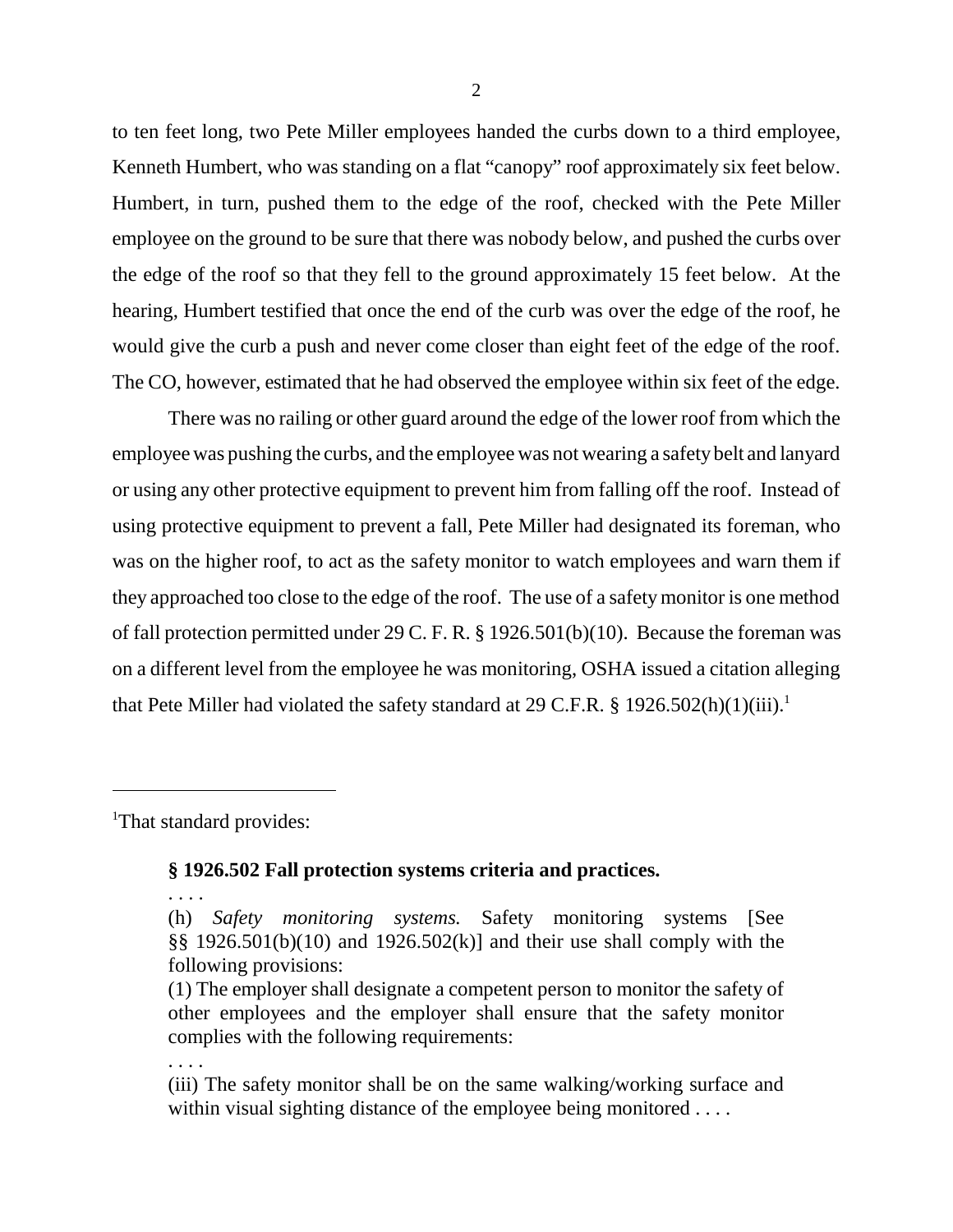The judge affirmed this item of the citation, finding that "the narrowness of the roof and the work [the employee] was doing subjected him to a fall hazard" and concluding that he "could have lost his bearings, gotten too near the edge, and fallen." On review, the Commission requested the parties to address the following issues:

1) With respect to the alleged violation of 29 C.F.R. § 1926.502(h)(1)(iii), whether the judge erred in finding that the Secretary established employee exposure.

2) Assuming the judge did not err in finding employee exposure, whether the judge erred in finding that the Respondent's designated safety monitor failed to satisfy the requirements of 29 C.F.R. § 1926.502(h)(1)(iii).

### **Discussion**

Employee exposure to the violative condition is one of the elements of a violation which the Secretary must prove.

[I]n order for the Secretary to establish employee exposure to a hazard she must show that it is reasonably predictable either by operational necessity or otherwise (including inadvertence), that employees have been, are, or will be in the zone of danger. We emphasize that . . . the inquiry is not simply into whether exposure is theoretically possible. Rather, the question is whether employee entry into the danger zone is reasonably predictable.

*Fabricated Metal Prods., Inc.*, 18 BNA OSHC 1072, 1074, 1999 CCH OSHD ¶ 31,463, pp. 44,506-07 (No. 93-1853, 1997). Here, we find that it was reasonably predictable that Humbert would enter the zone of danger. He was receiving 150-lb. metal curbs or rails from two employees who were standing six feet above him. These articles were 8 - 10 feet long. The roof on which he was standing was 10 feet by 12 feet. The CO estimated that he had observed Humbert within six feet of the edge. Humbert testified that he never came closer than eight feet from the edge. Nevertheless, we agree with Judge Cook's finding that, even assuming that Humbert never came closer than eight feet from the edge, given the size and weight of the objects he was holding and the nature of his work, it was reasonably foreseeable that he could stagger under the weight of the curb or could stumble, placing him well within the danger zone. We therefore agree that the judge correctly found that the employee was exposed to the hazard of falling off the roof to the ground fifteen feet below.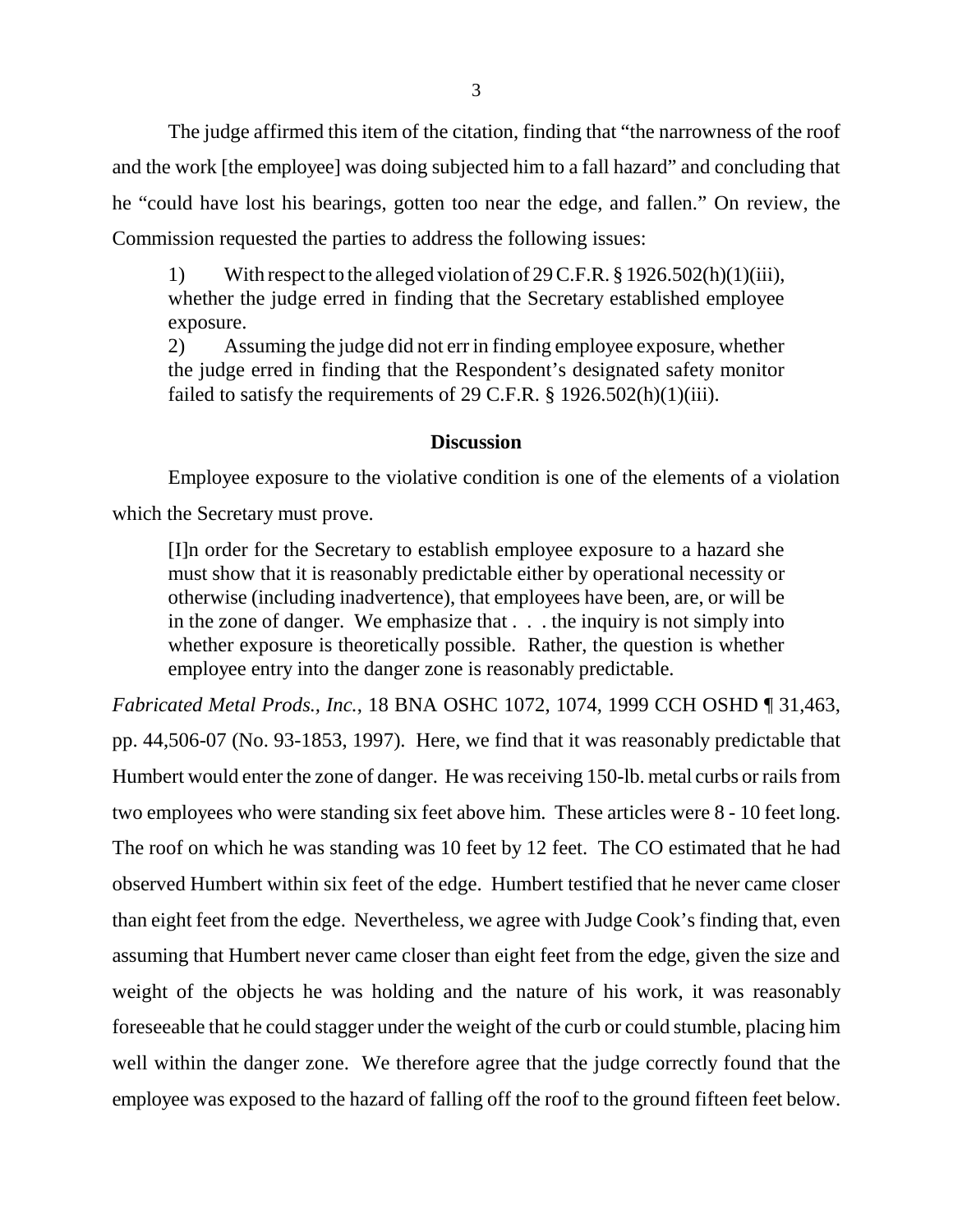*See*, *e.g.*, *Phoenix Roofing, Inc.*, 17 BNA OSHC 1076, 1079, 1993-95 CCH OSHD ¶30,699, pp. 42,605-06 (No. 90-2148, 1995) (access to fall hazard reasonably predictable where employees delivered materials to location within 12 feet of unguarded skylights and where employees might reasonably believe they were permitted in unguarded area), *aff'd without published opinion*, 79 F.3d 1146 (5th Cir. 1996).

We also agree with the judge in finding that Pete Miller had violated the standard. By its terms, the standard clearly and unambiguously requires that the safety monitor be on the same surface as the employee or employees being monitored. That was not the case here; the monitor was on the upper roof six feet above Humbert. Although Pete Miller suggests that the safety monitor was actually in a better position to see Humbert than he would have been if they had both been on the same level, the company does not deny that it failed to comply with the precise terms of the standard. Further, the foreman who acted as safety monitor admitted that there were periods when he could not see Humbert, and there was testimony that Humbert could not always see the foreman. This evidence negates the company's position.

Pete Miller also argues that there were other individuals, including the general contractor's project superintendent, on the upper roof who could observe Humbert and warn him if he was too close to the edge. These individuals had not been designated as safety monitors under the standard, and there is no indication in the record that they were in any way aware that they had any responsibility for acting as a monitor. *See Armstrong Steel Erectors, Inc.*, 18 BNA OSHC 1630, 1635, 1998 CCH OSHD ¶ 31,476, p. 44,571-72 (No. 97-250, 1999). We therefore find that the judge did not err in finding Pete Miller in violation.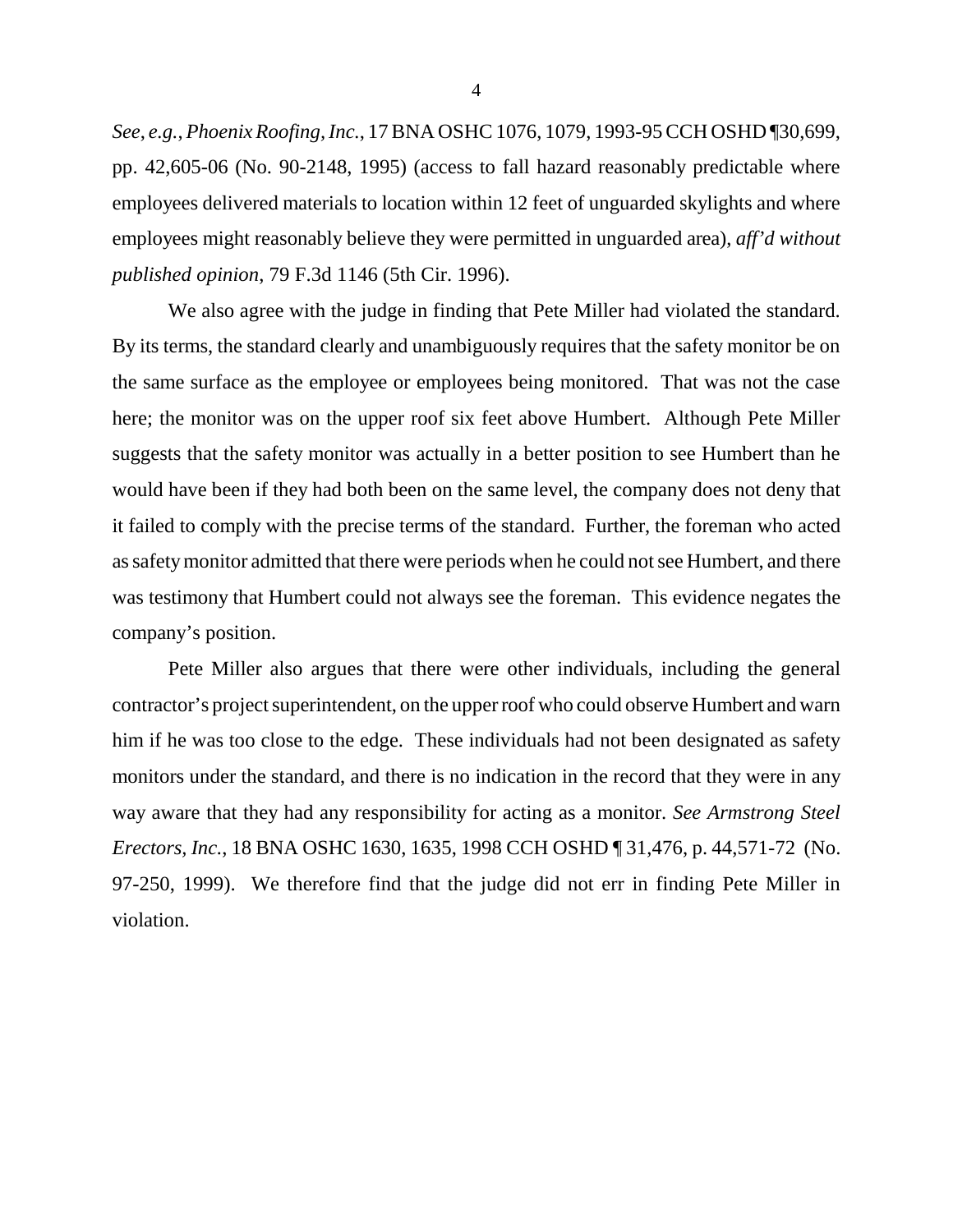### **Characterization and penalty**

The Secretary alleged that the violation was serious. A violation is serious under section 17(k) of the Act, 29 U.S.C.  $\S$  666(k), "if there is a substantial probability that death or serious physical harm could result." That provision does not mean that the occurrence of an accident must be a substantially probable result of the violative condition but, rather, that a serious injury is the likely result should an accident occur. *Miniature Nut & Screw Corp.*, 17 BNA OSHC 1557, 1558, 1995-97 CCH OSHD ¶ 30,986, p. 43,176 (No. 93-2535, 1996). If the employee had fallen off the roof, he would have fallen fifteen feet to the ground below, and we find that the likely result of such a fall would have been a serious injury, especially if he had fallen on one of the objects he had pushed over the side or had fallen with one and had it land on him. We therefore find that the violation was serious.

The Secretary proposed a penalty of \$2,500 for this item, which the judge reduced to \$1,000 based on good faith and lower gravity. On review, neither party disputed the amount of the penalty assessed by the judge. We therefore see no reason to disturb the judge's assessment.

### **Conclusion**

Accordingly, we affirm the administrative law judge's finding that Pete Miller was in serious violation of the standard at 29 C.F.R. § 1926.502(h)(1)(iii), and we assess a penalty of \$1,000 for that violation.

 $\sqrt{s/}$ 

Thomasina V. Rogers Chairman

/s/

Stuart E. Weisberg

Dated: December 8, 2000 Commissioner

2000 OSHRC No. 45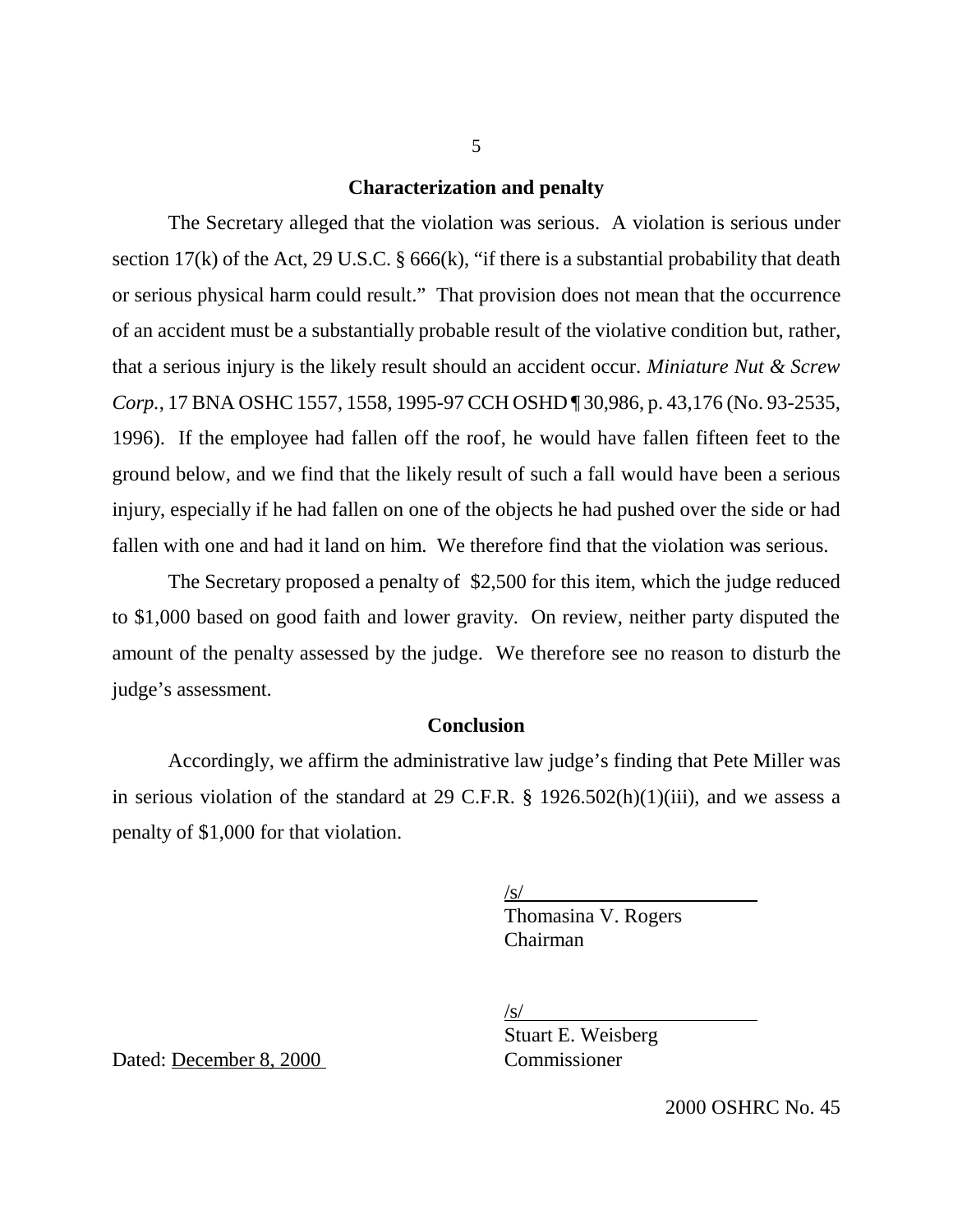### United States of America **OCCUPATIONAL SAFETY AND HEALTH REVIEW COMMISSION** 1120 20th Street, N.W., Ninth Floor Washington, DC 20036-3419

SECRETARY OF LABOR,

Complainant,

PETER MILLER, INC.,

Respondent.

v. COSHRC DOCKET No. 99-0947

APPEARANCES:

For the Complainant: Michelle DeBaltzo, Esquire, U.S. Department of Labor, Office of the Solicitor, Cleveland, Ohio

For the Respondent: Douglas Suter, Esquire, Isaac, Brant, Ledman & Teetor, Columbus, Ohio

Before: Administrative Law Judge Ann Z. Cook

### *DECISION AND ORDER*

This proceeding is before the Occupational Safety and Health Review Commission ("the Commission") pursuant to section 10 ( c) of the Occupational Safety and Health Act of 1970, 29 U.S.C. § 651 *et seq*. ("the Act"). Respondent, Peter Miller, Inc. ("Miller"), was the roofing subcontractor on the construction of an addition to the Marysville Hospital in Marysville, Ohio. On April 8, 1998, the Occupational Safety and Health Administration ("OSHA") conducted an inspection at that work site, and, as a result, Miller received a three-item serious citation. Miller filed a timely notice of contest, and a hearing was held in Columbus, Ohio on February 10, 2000.

Respondent is an employer engaged in a business affecting interstate commerce and is an employer within the meaning of section 3 of the Act. Accordingly, the Commission has jurisdiction over the parties and the subject matter. (JX-1).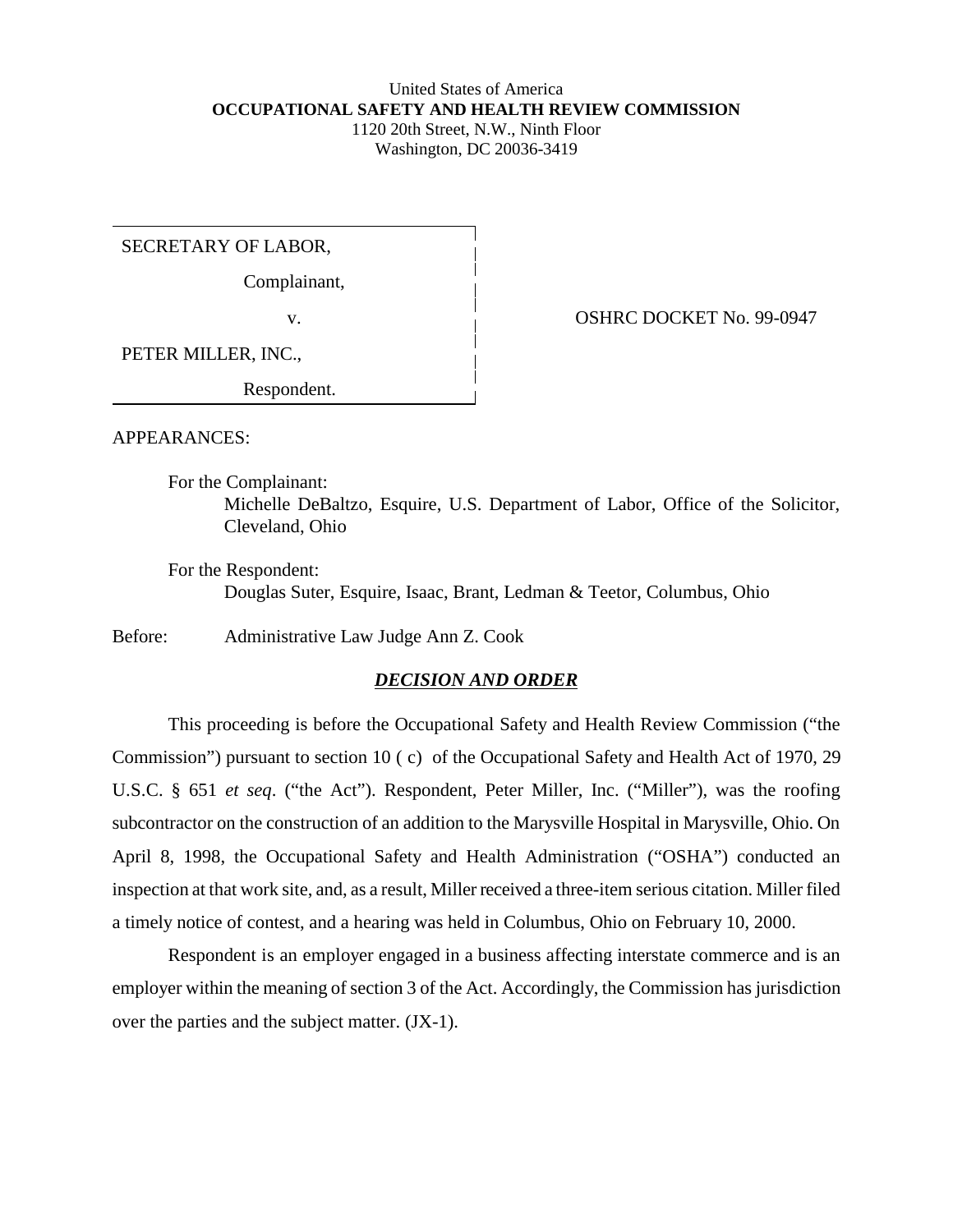#### *THE BURDEN OF PROOF*

To establish a violation of a standard, the Secretary has the burden of proving, by a preponderance of the evidence:

(a) the applicability of the cited standard, (b) the employer's noncompliance with the standard's terms, ( c) employee access to the violative conditions, and (d) the employer's actual or constructive knowledge of the violation (*i.e.*, the employer either knew, or with the exercise of reasonable diligence could have known, of the violative conditions).

*Atlantic Battery Co.,* 16 BNA OSHC 2131, 2138 (No. 90-1747, 1994).

## *ALLEGED SERIOUS VIOLATION OF 29 C.F.R. 1926.403(I)(2)(I)*

Citation 1, Item 1 alleges that Miller violated 29 C.F.R. 1926.403(I)(2)(I) by exposing employees to two unguarded 120/208-volt electrical panels located near the stairway on the southeast corner of the second floor. The standard requires that live parts of electrical equipment operating at 50 volts or more must be guarded against accidental contact by cabinets, other forms of enclosure or by one of the means listed in subparagraphs (A) through (D) of the standard.

The relevant facts are generally agreed upon. The two electrical panels near the stairwell were live, operating at 120/208 volts, and were uncovered at the time of the inspection. A person reaching the second floor by the stairs would come within 2 to 3 feet of the unguarded panels. Miller's foreman on the job, Justin Powers, acknowledged using the stairs twice on April 8, 1999, the day of the inspection. Miller had no authority over Knox, the electrical subcontractor that had installed the panels, and had no authority to cover or otherwise protect the panels. (Tr. 20-23, 53, 78, 92, 100, 103-04; CX-2.) Although Miller neither created nor controlled the hazard, the evidence shows that a Miller employee came close enough to the panel to accidentally trip or fall and come into contact with the live, unguarded panel. That employee was a foreman who was aware of the hazard. The Secretary has thereby established a prima facie showing of a violation.

Miller asserts the multi-employer work site defense. That defense recognizes that it is unfair to hold an employer liable for its employees' exposure to a hazard that it did not create or control, as long as the employer has taken reasonable and realistic measures to protect its employees from the hazard. *Anning-Johnson Co.*, 4 BNA OSHC 1193 (Nos. 3694 & 4409, 1976); *Grossman Steel & Aluminum Corp.*, 4 BNA OSHC 1185 (No. 12775, 1975). Having established that it did not create the hazard and had no authority to abate the hazard, the employer must additionally establish that it exercised reasonable care and diligence to protect its employees. What constitutes reasonable and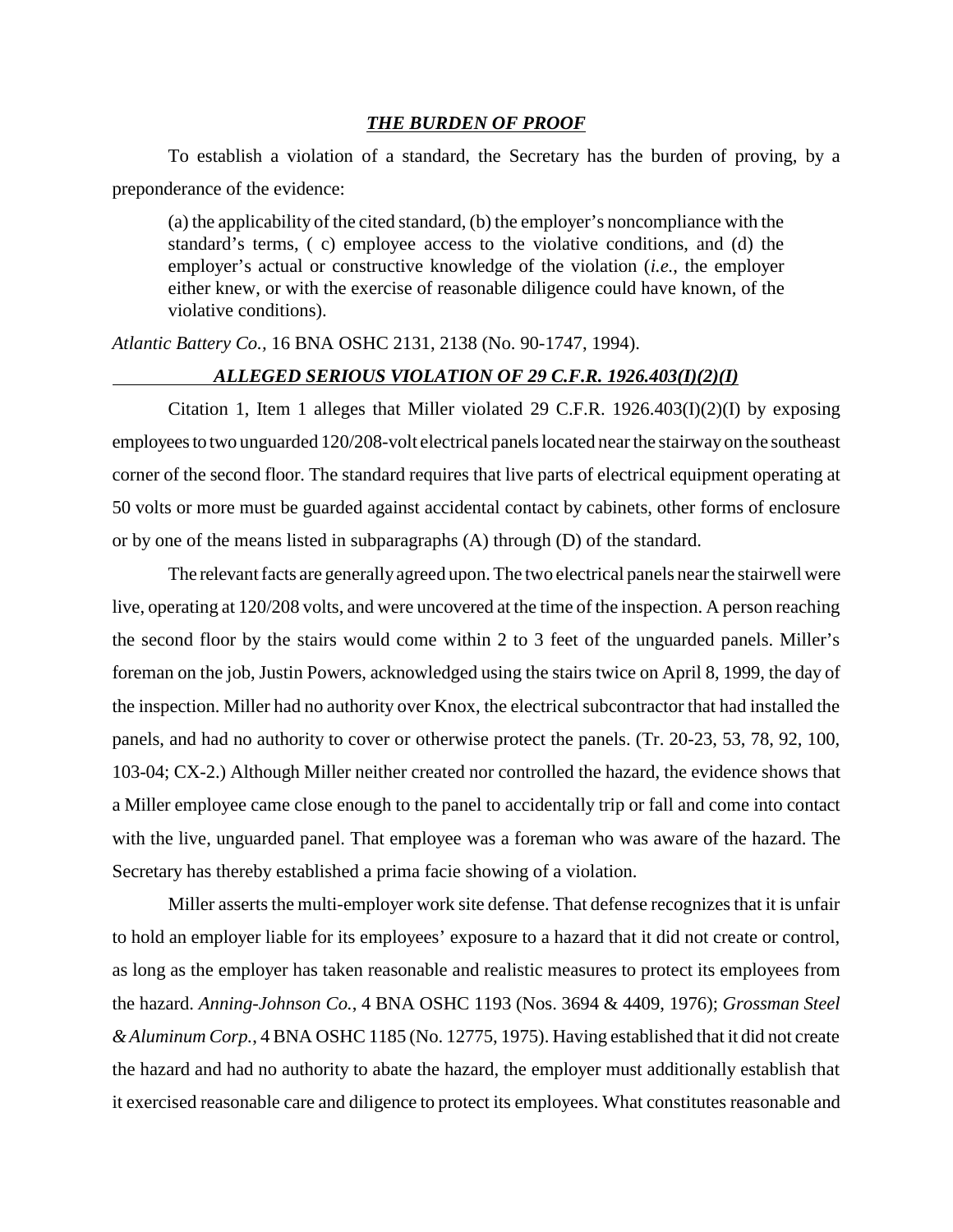realistic protective measures must be determined in light of the circumstances at the work site. *J.H. MacKay Elec. Co.*, 6 BNA OSHC 1947, 1950 (No. 16110, 1978); *Hayden Elec. Serv., Inc.*, 4 BNA OSHC 1494, 1495 (Nos. 4034 & 4147, 1976).

Miller's safety director, Dennis Haycock, testified that he first noted the uncovered electrical panels in September. He informed the general contractor's superintendent and at once instructed Miller's employees to avoid the hazard by using the rear stairs whenever possible. Employees were required to sign off to verify that they were aware of the unguarded panels, and they normally used the rear stairs when they needed to get to the second floor. In December, both Haycock and an outside safety consultant that Miller employed found the panels uncovered during another inspection. This time, Miller asked the general contractor in writing to abate the hazard. Powers, the foreman, testified that employees used the rear stairs but occasionally had to walk through the area of the panels.<sup>2</sup> (Tr. 77-80, 84-85, 98-105; RX-2, RX-3.)

I find that these corrective measures were adequate and reasonable under the circumstances because they significantly limited both the number of employees exposed and the duration of their exposure. The Secretary argues that Miller could have done more, such as complaining more frequently to the general contractor and telling employees they would be disciplined if they went near the panels unnecessarily. However, the appropriate standard is whether Miller acted as a reasonable employer would have under the circumstances, not whether Miller could have done more. *Elec. Smith, Inc. v. Secretary of Labor*, 666 F.2d 1267, 1273-74 (9th Cir. 1982). I find that Miller has established its affirmative defense and accordingly vacate Item 1 of Citation 1.

## *ALLEGED SERIOUS VIOLATION OF 29 C.F.R. 1926.501(b)(3)*

Citation 1, Item 2 alleges Miller violated 29 C.F.R. 1926.501(b)(3) when employees lowered curbs from a hoist area on an upper roof to a lower roof without using fall protection, which exposed the employees to a 6-foot fall hazard. The cited standard provides:

 $2$ Powers testified he used the stairs by the electrical panels on the day of the inspection as he was in a hurry to join the walk-around. I do not consider this an indication of his normal practice.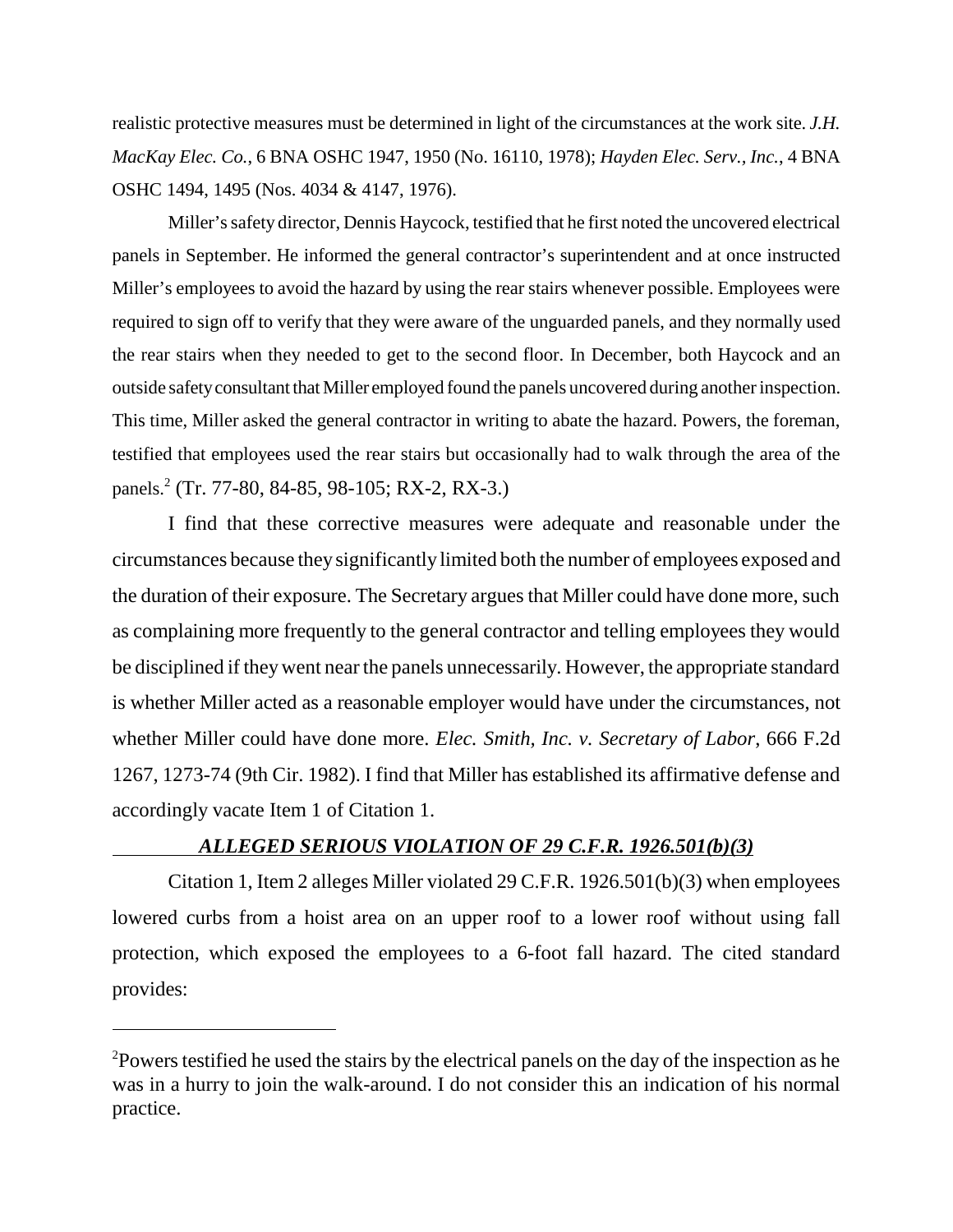*Hoist areas*. Each employee in a hoist area shall be protected from falling 6 feet (1.8m) or more to lower levels by guardrail systems or personal fall arrest systems. If guardrail systems ... are removed to facilitate the hoisting operation (e.g., during landing of materials), and an employee must lean through the access opening or out over the edge of the access opening (to receive or guide equipment and materials, for example), that employee shall be protected from fall hazards by a personal fall arrest system.

The Secretary alleges the violation occurred when a Miller employee on the main roof leaned out over its edge when he passed a demolished curb down to another employee on the lower roof, who in turn pushed it off the lower roof to the ground below. The difference between the main and the lower roofs was 6 feet or less, and no guardrails or personal fall arrest systems were in use. The OSHA compliance officer ("CO") testified that before he presented his credentials, he observed and videotaped workers on the roof and saw one of them lean over the edge of the upper roof. He further testified that Exhibit CX-5, a photo made from the video, shows the employee leaning out over the roof edge. (Tr. 26-33, 49; CX-4, CX-5.) The CO's testimony was directly contradicted by Powers, who at the time of the photo was about 2 feet from the employee. Powers testified that the pictured employee did not lean out over the edge of the upper roof. (Tr. 96 .)

Miller disputes both that the area where the curb was lowered was a "hoisting area" and that any one leaned over the edge of the upper roof. The term "hoisting area" is not defined in the standard. The CO described it as an area where materials are handed from one level to another. Miller's safety director, on the other hand, described hoisting as the onloading or off-loading of materials using some sort of equipment or mechanical device. He also testified that removal of scrap was part of ordinary roofing work. Kenneth Humbert, the Miller employee who was working on the lower roof that day, testified that he did not consider what they were doing as hoisting and that no roofing materials had been hoisted up to the roof that day. (Tr. 29, 70, 81, 88-89.)

I find the CO's definition of the term "hoisting area" too broad. The Random House Dictionary of the English Language, Unabridged Edition, 1971, defines the verb "hoist" as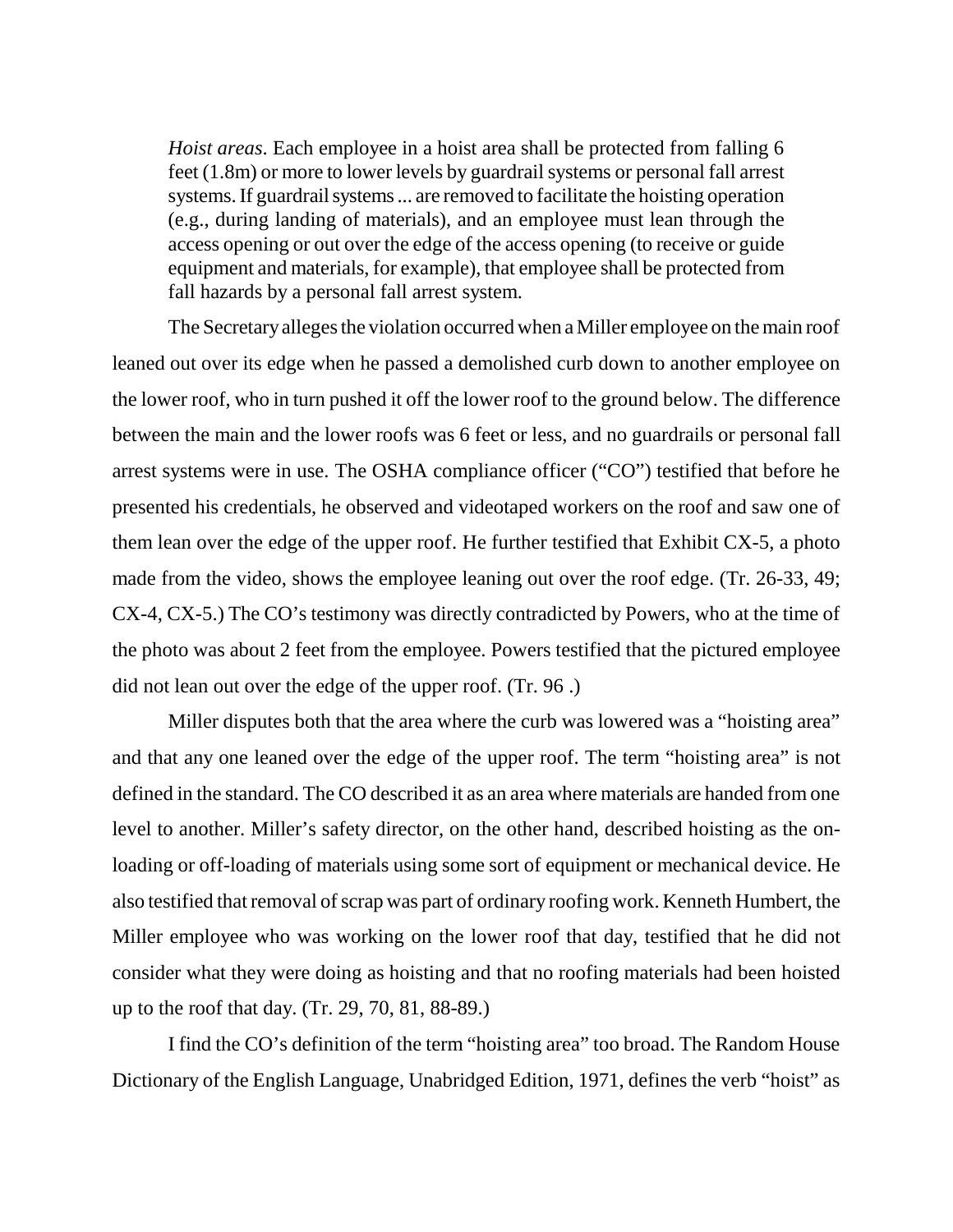"to raise or lift, especially by some mechanical appliance." The standard's use of the words "during landing of materials" and "to receive or guide equipment or materials" also indicates that hoisting is more than handing something down from one level to another. I conclude the Secretary has not shown that the area where the curbs were lowered from the upper roof to the lower roof was a hoist area and that she has not established that the standard applies. I further conclude that the Secretary has not shown that an employee leaned over the edge when lowering a curb to the lower level. The video and photo are equivocal and do not clearly show a reaching beyond the edge. The CO was at some distance when he saw the activity on the roof, and Powers, the closest observer, testified that no reaching out occurred. The Secretary has not established Miller's noncompliance with the standard. Item 2 of Citation 1 is vacated.

## *ALLEGED SERIOUS VIOLATION OF 29 C.F.R. 1926.502(h)(1)(iii)*

Citation 1, Item 3 alleges that the safety monitor was not on the same walking/working surface and within visual sighting distance of the employee being monitored, exposing the employee to a 15-foot, 3-inch fall hazard in violation of 29 C.F.R. 1926.502(h)(1)(iii).<sup>3</sup> The lower roof was low-sloped and approximately 10 feet by 12 feet, and, therefore, the use of a safety monitor alone was sufficient. *See* 29 C.F.R. 1926.501(b)(10). Powers, the designated safety monitor, was on the upper roof watching the other employees on that roof and Humbert on the lower roof. He was able to see Humbert most of the time, but he could not always watch Humbert and the other employees at the same time. As he received the curbs from the upper roof and pushed them off the lower roof, Humbert came within 6 to 8 feet of the edge. The general contractor's superintendent was also on the upper roof watching the curbs being lowered. (Tr. 36-40, 58, 62-64, 68, 97-98, 101, 105; JX-1.)

 $3$  The citation alleges "On the top roof ... the safety monitor was not on the same walking working surface [as the employee]." At trial, and in their pre-hearing and post-hearing submissions, the parties assumed that any violation resulted from the employee being on the lower roof and not within visual sighting distance of the monitor on the upper roof.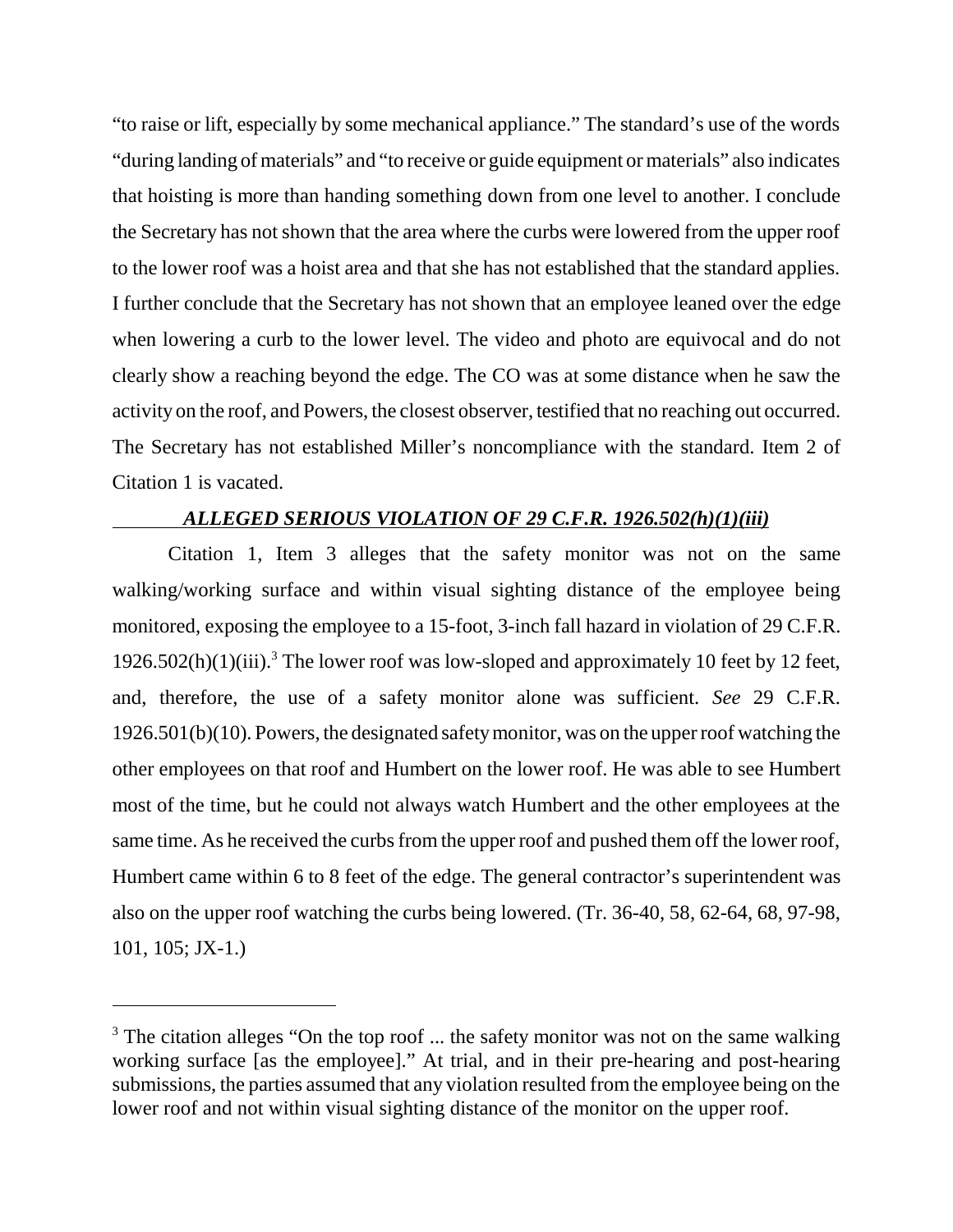The cited standard applies and requires the safety monitor and the monitored employee to be on the same walking/working surface, which Powers and Humbert clearly were not. Because Powers, the foreman, was the safety monitor, his knowledge of the violative condition is attributable to his employer. Miller maintains Humbert was not exposed to a fall hazard as he was never more than 8 feet from the edge. Even assuming that to be true, the narrowness of the roof and the work Humbert was doing subjected him to a fall hazard. The curbs were 8 to 10 feet long and weighed 150 pounds, and Humbert could have lost his bearings, gotten too near the edge, and fallen. The lower roof was 15 feet above the ground and a fall from that height would have resulted in serious injury. (Tr. 62-63; JX-1.) I find the Secretary has established the alleged violation and that the violation was serious.

The proposed penalty for this item is \$2,500.00. Section 17(j) of the Act, 29 U.S.C. § 666(j), states that penalty assessment requires due consideration to be given to the employer's size, history and good faith, and to the gravity of the violation. Gravity, usually the most significant factor, is judged by the number of employees exposed, the duration of the exposure, precautions taken against injury, and the likelihood that any injury would result. *J.A. Jones Constr. Co.,* 15 BNA OSHC 2201, 2214 (No. 87-2059, 1993). The Secretary assessed the severity of any injury as high and the probability of injury as greater and then made adjustments for size and history but not for good faith. I assess the probability as much lower. One employee was exposed to the hazard, the exposure was not long, he was at all times 6 to 8 feet back from the roof edge, and he was watched closely by Powers and at least casually by the general contractor's superintendent. I also believe credit should be given for Miller's safety program. I conclude that a penalty of \$1,000.00 is appropriate.

## *FINDINGS OF FACT*

The foregoing constitutes my findings of fact in accordance with Federal Rule of Civil Procedure 52(a). Any proposed findings of fact inconsistent with this decision are hereby denied.